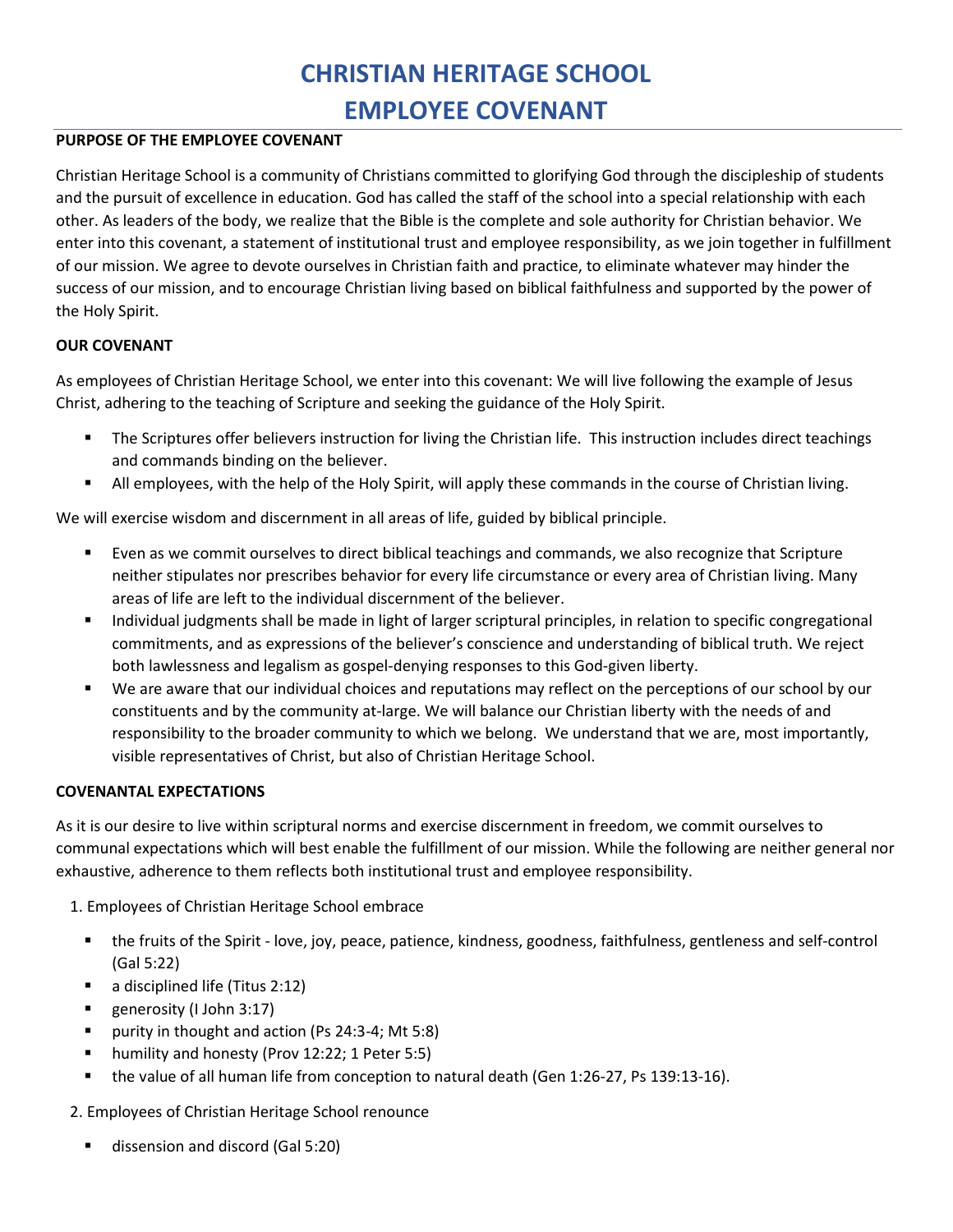- gossip (Prov. 11:13; James 4:11)
- profane speech (Eph 4:29, 5:4)
- drunkenness (1 Cor 5:11, 6:10)
- $\blacksquare$  stealing (Rom 13:9; Eph 4:28)
- illegal activities (Rom 13:1‐2)
- immoral behavior (Rom 13:13)
- racism (Gen 1:27; Acts 10:34‐35).

3. There are areas of particular concern in a Christian school environment which arise in light of legal statutes and our interpretation of biblical commands and communal standards.

- Christian Heritage School is an alcohol, drug, and tobacco‐free campus (alcohol prohibition does not apply to personal use on residential properties). While on campus or carrying out any Christian Heritage School job duties, employees are prohibited from possessing, consuming, or distributing alcoholic beverages, illegal substances, or tobacco products of any kind.
- Employees may not possess, distribute, sell or be under the influence of illegal drugs at any time.
- Driving under the influence, providing alcohol to minors, public intoxication or other criminal violation of drug or alcohol‐related statutes are prohibited.
- Employees are prohibited from illegal gambling and/or gambling interests involving students and CHS property and activities.
- Sexual misconduct and moral indiscretions are prohibited, including
	- o inappropriate and illegal sexual contact with students
	- o pre‐marital sex
	- o marital infidelity
	- o participation in sex industry activities like prostitution and pornography
	- o homosexual and transgender sexual activity
	- o sexually motivated abuse and violence and
	- o any other manifestation or engagement in sexuality contrary to biblical command and principles.
- Spiritual affirmation or overt expressions of same‐sex attraction, gender identity issues, or open identification as LGBT (Lesbian, Gay, Bi‐sexual, Transgender) are also prohibited.
- **Employees should exercise particular care with respect to personal consumption of media, thereby protecting** not only themselves, but also their ability to influence students toward positive choices.

Scriptural references that apply to the above prohibitions: Romans 1:26‐28, 13:1‐7; 1 Corinthians 6:9‐20; Galatians 5:19‐21; Ephesians 5:1‐ 18; Hebrews 13:4.

4. Beyond areas covered by direct biblical teachings and commands, Christian Heritage School seeks to foster the practice of discernment in responsible Christian freedom. Employees, mindful of their responsibility as Christian role models both in the workplace, at home and in the community, should exhibit great care in their personal lives, especially in the presence of CHS students. Our guiding principle in these matters is that it is far more important to build up the body of Christ than it is to exercise our freedoms in Christ. (Romans 14:4‐11; Galatians 5:13‐23; 1 Corinthians 10:23‐33; 1 Peter 1:15‐16).

Christian Heritage School holds these covenantal expectations close to heart because we recognize that each employee contributes to the quality of life for our students. Our students are our most important asset, and how they view each aspect of our lives and our work at the school is vitally important. All members of the CHS community should agree that the students will judge the school by the quality of lessons taught, the courtesy and attitude of the staff, the cleanliness of the buildings and the beauty of the grounds. Therefore, each employee either contributes to or detracts from the effectiveness of the entire institution.